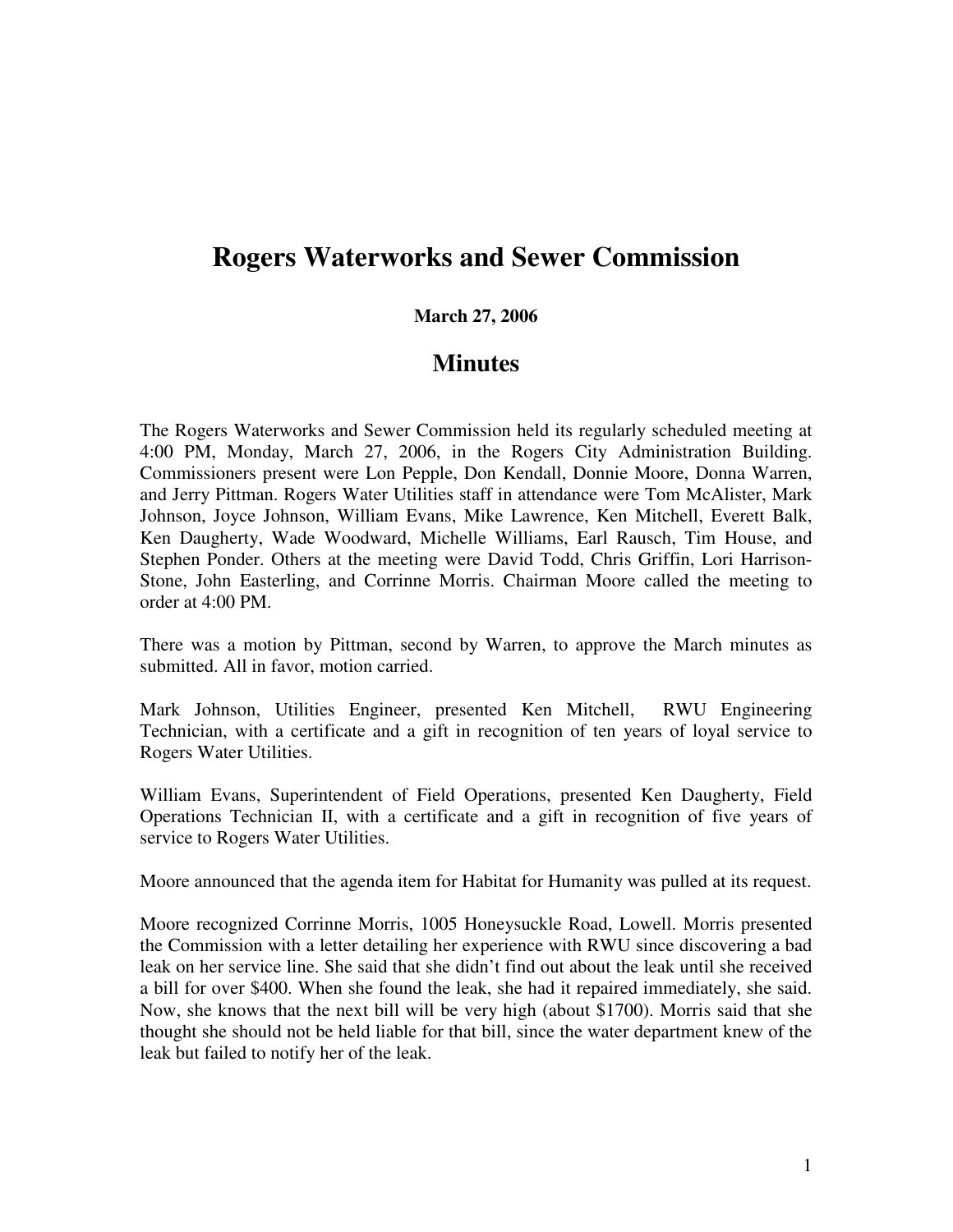Wade Woodward, Field Ops Team Leader, said that he had visited the meter and determined that a leak existed sometime in February. He said that he called a number for Morris Welding and talked to a man, who instructed him to leave the water on. Morris denied ever receiving such a message.

"What do we usually do in cases like this?" Pepple asked Tom McAlister, RWU Manager. McAlister said that the usual policy was to charge the owner for the cost of the water, and forego the profit. He said that the average cost of water for the year thus far was about \$2.50 per thousand gallons. McAlister said that he would have given a credit of \$500, if Morris signed a contract to pay the rest of the bill over a year's time.

"If we reduced the bill \$500, what would she (Morris) owe? Moore asked. About \$1700 was the reply. "Why not split the difference, say take \$850, if she agrees to pay?" Moore asked. There was a motion by Pittman, second by Warren, to accept \$850 for the debt, provided Morris agreed to pay it, and to set a policy whereby, whenever a leak on a private system was detected, that the meter will be shutoff, and the owner notified as soon as possible. All in favor, motion carried.

Moore recognized Mark Johnson, P. E., Utilities Engineer. Johnson recounted the ongoing saga of the proposed Holiday Inn on Horsebarn Road north of New Hope Road. He said that the developers had come to a Commission meeting over a year ago and received an assurance from the Commission to aid in the construction of water and sewer mains under Interstate Highway 540. He believed that the Commission had agreed to pay about \$250,000 at that meeting. Since that time, it had been determined that it was not feasible to bring sewer service across I 540, and that the nearest sewer with adequate capacity for the proposed development (two hotels and an office building) was on Stoney Brook Road, over 2000 feet away. He said that the sewer main would have to go down the middle of the street.

Continuing, Johnson told the Commission that a recent update to the City's hydraulic model indicated that a large diameter (24-inch) water transmission main was needed on the west side of the City. Johnson said that the proposed line would need to be laid from the corner or N. 40<sup>th</sup> St. at Olive south to the area of Shadow Valley Golf and Country Club, a distance of several miles. Since the Rogers fire marshal had determined a need of 5000 gallons per minute for the proposed Holiday Inn, Johnson had concluded with staff that part of the transmission main could parallel the route of the sewer line, down the middle of Stoney Brook Road. He said that, since CEI, Inc., of Bentonville, was already the engineer for the Holiday Inn, he had negotiated a contract with CEI for the design offsite water and sewer. He asked the Commission for permission to further refine the contract and execute a contract acceptable to the City Attorney, so that the design might proceed. He noted that the Holiday Inn contractor was already starting to move dirt, and he was concerned that the water and sewer construction might hold up the project.

David Todd, P. E., of CEI, Inc., said that the developers would pay for the sewer line costs and most of the water line costs. He said that his firm would practice "rigorous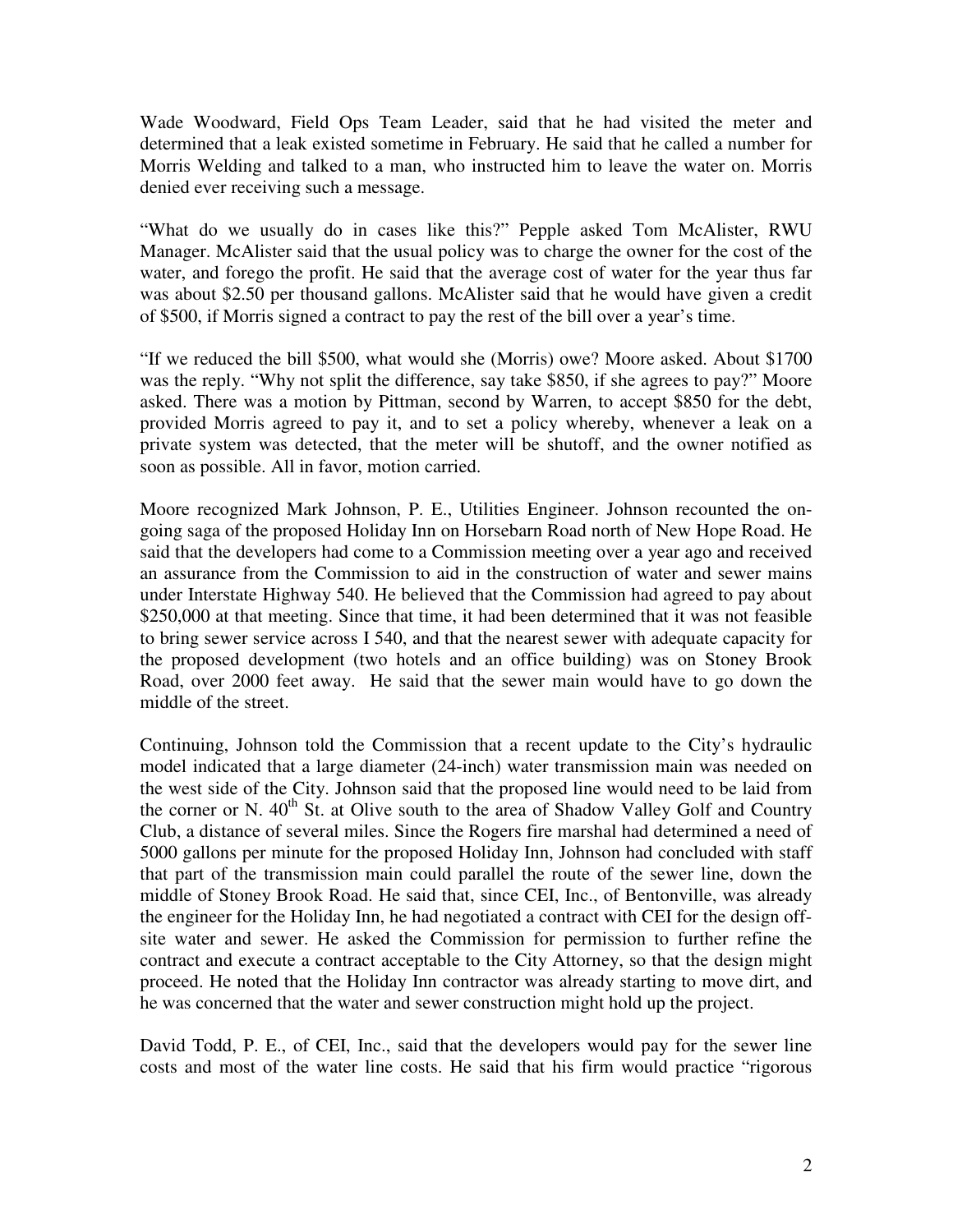accounting" to keep fees and costs separate for what the Commission and the developer might incur.

There followed a lot of discussion about costs. Johnson said that, unfortunately, no cost estimate was available. Pittman said that he thought the developer might have the "cart before the horse", since nothing was certain about the off-site water and sewer. Moore opined that the project seemed to be spiraling out of control. He said that the situation was a little scary, and he did not know where the money was coming from. Johnson said that the climate of big, commercial development in the area was very dynamic and rapidly changing. Kendall wanted to know whom the water transmission main would serve. Johnson said that all the property in the area would benefit by having increased fire-fighting capability. He said that the transmission main, when complete, would benefit the entire hydraulic system. Finally, there was a motion by Pittman, second by Kendall, to allow staff to negotiate a contract with CEI, Inc., for design services. All in favor, motion carried.

Since there was no one at the meeting to speak to the request by the developer of the Edinborough Addition for assistance with costs for an off-site water line, the matter was tabled.

Moore recognized Mark Johnson again. Johnson presented the Commission with a brief report on the status of the pending water and sewer projects in which the Commission had a pecuniary interest. He noted that the waterline contractor for the Mt. Hebron Road transmission main was slightly behind schedule. Johnson said that the Perry Road/I 540 interchange sewer relocation contractor was poised to start next Monday.

Continuing, Johnson presented the Commission with an updated Sewer Department Capital Improvement Plan (CIP). Johnson noted the changes since the last version was completed in 2005. He included about \$320,000 already spent by the Commission this year to aid development, and updated the cost figures to reflect the higher than expected bids for the sewer relocation work at the Perry Road interchange. He said that the sewer rehabilitation projects were moved back a year, since the overwhelming emphasis remained centered on new growth.

Moore asked for an update on the Water Department CIP. He emphasized that there was "not enough money" to do everything.

Moore recognized Everett Balk, Project Facilitation Engineer. Balk presented a short report detailing the activities of his section. He said that all plans were being reviewed within ten days of receipt. Balk said the number of plans received was tracking with the previous month. Moore asked if there had been any more complaints from the design/build community. Balk answered in the negative.

Moore recognized William Evans. Evans presented the Commission with a single bid for a replacement sewer television camera, for \$20,237, from SWECO, the sole distributor. There was a motion by Warren, second by Pittman, to waive the requirements of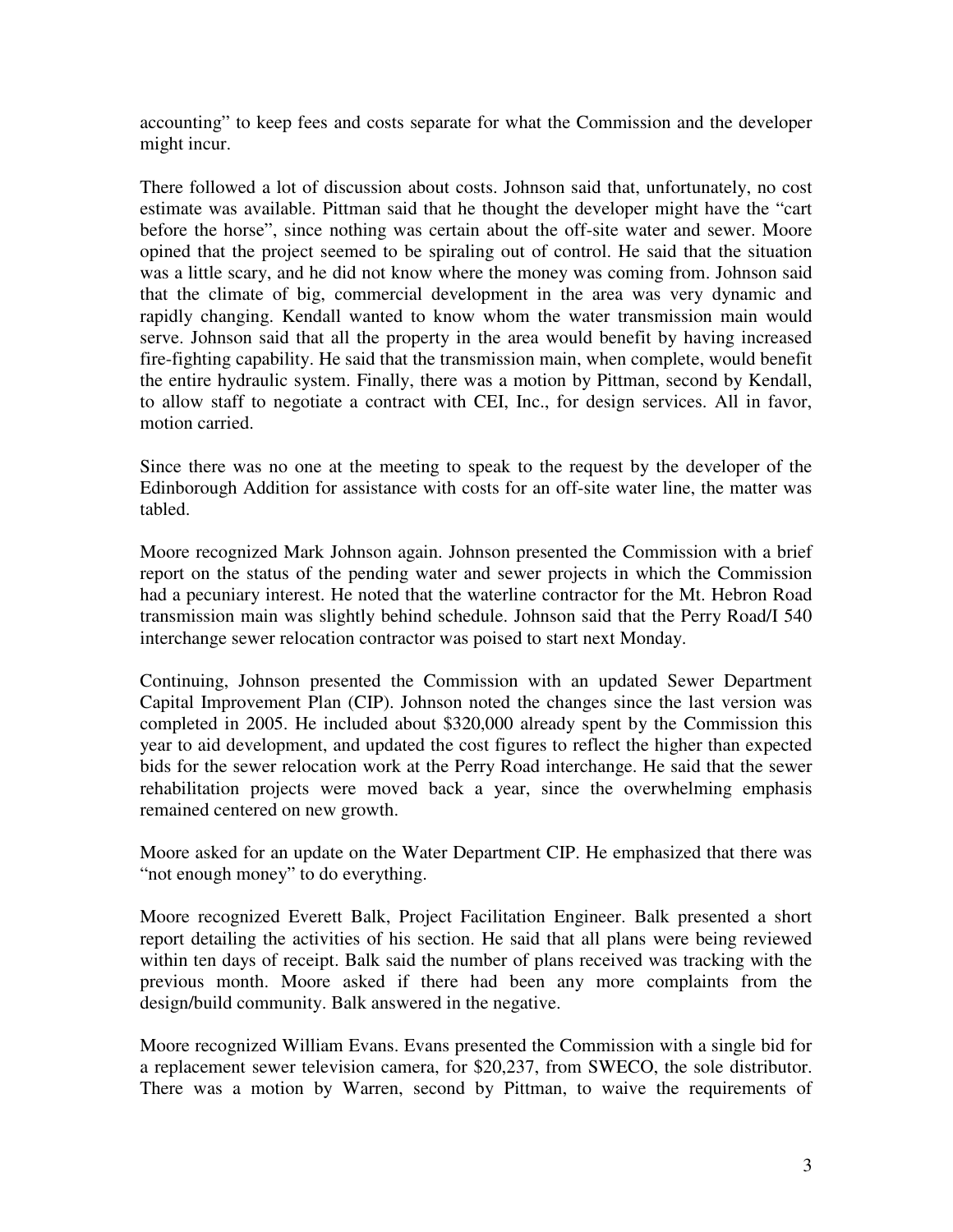competitive bidding and award the bid price of \$20,237 to SWECO. All in favor, motion carried.

Bill Millager of the Rogers Early Riser Rotary was not present to make known his request on behalf of the program known as Partners in Education (PIE). Pittman declared his desire for such requests to be reluctantly denied at the staff level, since the Commission could not grant funds to every good cause that might ask.

Moore recognized Mike Lawrence, Rogers Pollution Control Facility (RPCF) Manager. Lawrence presented the Commission with a brief report on the status of sludge (biosolids) disposal at the wastewater treatment plant. He said that soil reports from the Benton County Extension Service indicated that the plant would not be able to land apply all the sludge it produced this year. He said that state regulations would effectively kill the present land application program by 2008. Lawrence said that the current practice of thickening sludge to save room was causing justifiable odor complaints from the neighbors. In the short term, he said he wanted to rent dewatering equipment and have the material trucked to a landfill. In the long term, Lawrence said that his desire was to purchase a centrifuge and a dryer, and produce Class A biosolids for use as a soil amendment. Pepple asked if it wouldn't be cheaper to purchase the centrifuge outright, rather than rent. Lawrence said it would be cheaper, but the time required to have one built (about ten months) was prohibitive. He said his staff was looking into a leasepurchase option. He said he hoped to have firm costs available by the next Commission meeting.

Moore recognized Tom McAlister, Manager, Rogers Water Utilities. McAlister presented the Commission with a proposed sewer service line policy. McAlister said that the policy, as submitted, gave ownership and maintenance responsibility of that portion of the service line from the property line to the main line to Rogers Water Utilities , if the owner will provide access to the line at the property line (a cleanout). McAlister said that this requirement was not in the building code, but it could be made a requirement. He said that the cost of the cleanout, to be installed by a plumber, would be rather expensive, and thought the building community might rebel at the idea. In any case, the Commission should seek a lot of public input before adopting such a course of action, McAlister said. The Commission took no action on the policy.

Moore recognized Joyce Johnson, CPA, Utilities Controller. Johnson presented the Commission with a proposed budget amendment. She said that the amendment was necessary due to the changes in revenue (higher than anticipated), and a change in expenses (less than anticipated). She said that the FY '07 budget was underway, and the budget amendment would make the '07 budget less confusing. There was a motion by Pittman, second by Warren, to approve the budget amendment as submitted. All in favor, motion carried.

In response to a question from Moore, Johnson presented a spreadsheet detailing the status of the investments of the water and sewer departments. She told the Commission of the heavy spending and how it affected the cash flow. Johnson told the Commission of